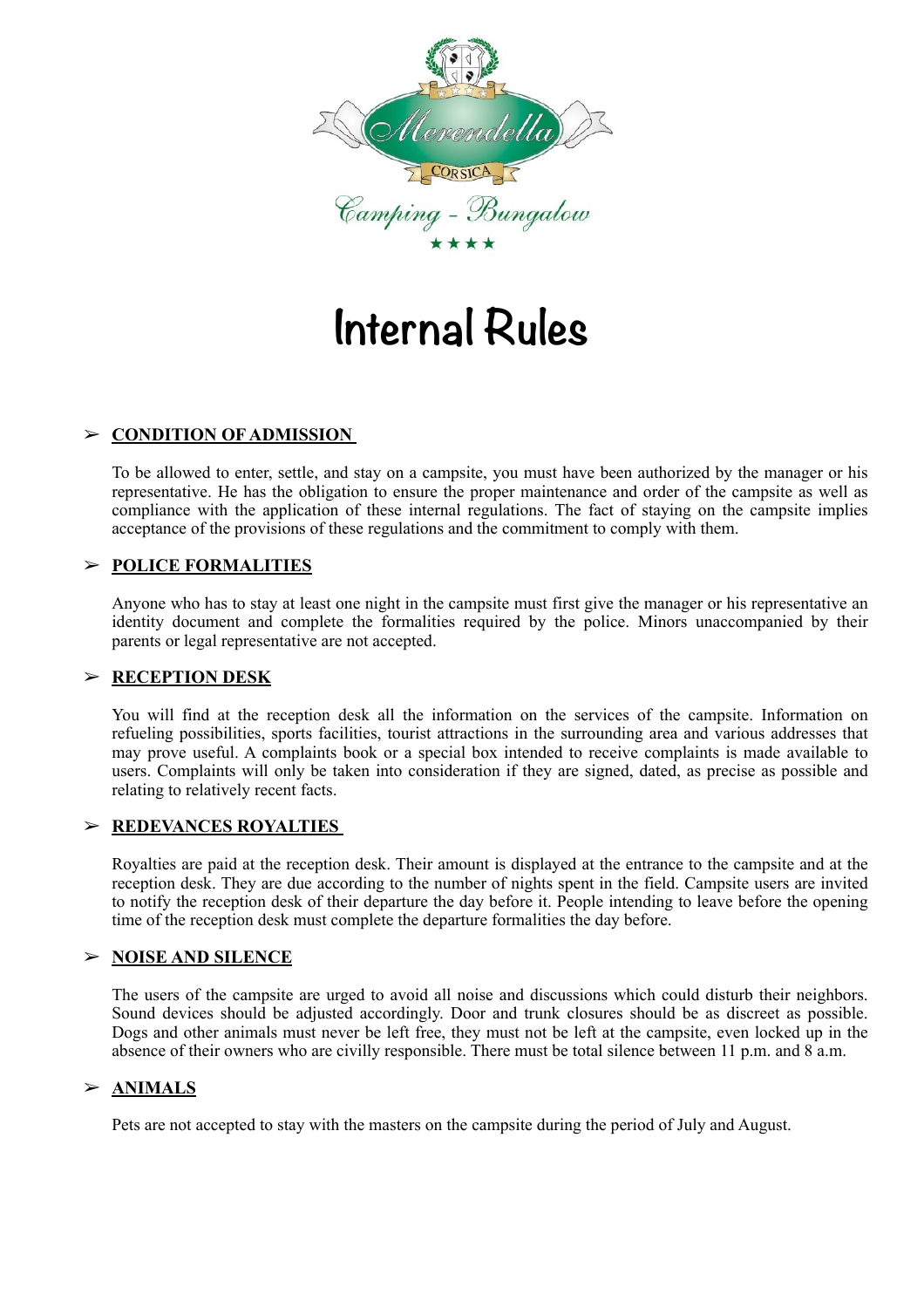## ➢ **VISITORS**

The customer can receive one or more visitors at the reception. After having been authorized by the manager or his representative, visitors can be admitted to the campsite free of charge for 2 hours under the responsibility of the campers who receive them without access to services or facilities. The visitor's identity document will be requested. If these visitors are allowed to enter the campsite after two hours, the camper who receives them is required to pay a fee according to the current "visitor" rate. Beyond three hours, the rate retained will necessarily be that applied to campers for a day according to the rate in force insofar as the visitor has access to the services or facilities of the campsite. Visitors' cars are prohibited in the campsite.

## ➢ **CIRCULATION AND PARKING OF VEHICLES**

Inside the campsite, vehicles must drive at a speed limit of 10km / h. Traffic is prohibited between 11 p.m. and 6 a.m. Only vehicles belonging to the people staying there can circulate in the campsite for the sole purpose of entering or exiting, in no case to move inside the campsite. The parking of your vehicle is authorized only on your site and must not, moreover, obstruct traffic, nor prevent the installation of new arrivals.

#### ➢ **MAINTENANCE AND APPEARANCE OF THE FACILITIES**

Everyone is required to refrain from any action that could harm the cleanliness, hygiene and appearance of the campsite and these facilities, particularly sanitary facilities. It is forbidden to throw waste water on the ground or in the gutters. The "Caravanners" must imperatively empty their waste water in the installations provided for this purpose. Household waste, waste of all kinds, papers must be placed in the bins outside the campsite. Washing is strictly prohibited outside the bins provided for this purpose. The clothes will be hung up in the common clothes dryer if necessary. However, it is tolerated until midday near shelters, provided it is very discreet and does not disturb neighbors. Plantations and floral decorations must be respected. It is forbidden to the camper to drive nails in the trees, to cut branches, to make plantations. It is also not allowed to delimit the site of an installation with personal means, nor to dig the ground. Any degradation committed to the vegetation, fences, land or facilities of the campsite will be the responsibility of its author. The site, which will have been used during the stay, must be maintained in the state in which the camper found it when entering the premises.

## ➢ **SECURITY**

a) - *Fire*. Open fires (wood, charcoal, etc.) are strictly prohibited. Stoves must be kept in good working order and not be used in hazardous conditions. In case of fire, notify management immediately. Fire extinguishers can be used if necessary. A first aid kit is at the reception desk and a defibrillator at the swimming pool.

b) - *Vol*. The management is responsible for objects left at the office and has a general obligation to monitor the campsite. The camper remains responsible for his own installation and must notify the manager of the presence of any suspicious person. Although security is provided, users of the campsite are invited to take the usual precautions to safeguard their equipment.

c) - *Children*. All minor children must be under the supervision of their parents and we cannot be held responsible for parents who have failed in this obligation.

d) - *Aquatic area*. The aquatic area includes a 1.60m deep swimming pool, a paddling pool, 3 slides and a jacuzzi only reserved for adults. You are required to respect the strict instructions indicated at the entrance under penalty of exclusion. The aquatic area can be supervised during opening hours. However, and in accordance with the regulations of the current facility, we are not required to provide surveillance. Our role is only to make sure that you follow the instructions and not to supervise your children. Under no circumstances can the campsite be held liable for the result of failure to comply with this obligation. Moreover, access to the aquatic area, restaurants, playgrounds, inflatable structures on the water is prohibited for minors under the age of 9 without the supervision of their parents.

## ➢ **PHOTOGRAPHS**

During your stay you agree to be possibly photographed for commercial use. In accordance with the regulations in force concerning image rights, you can request at any time the deletion of the medium on which you appear without however claiming any compensation.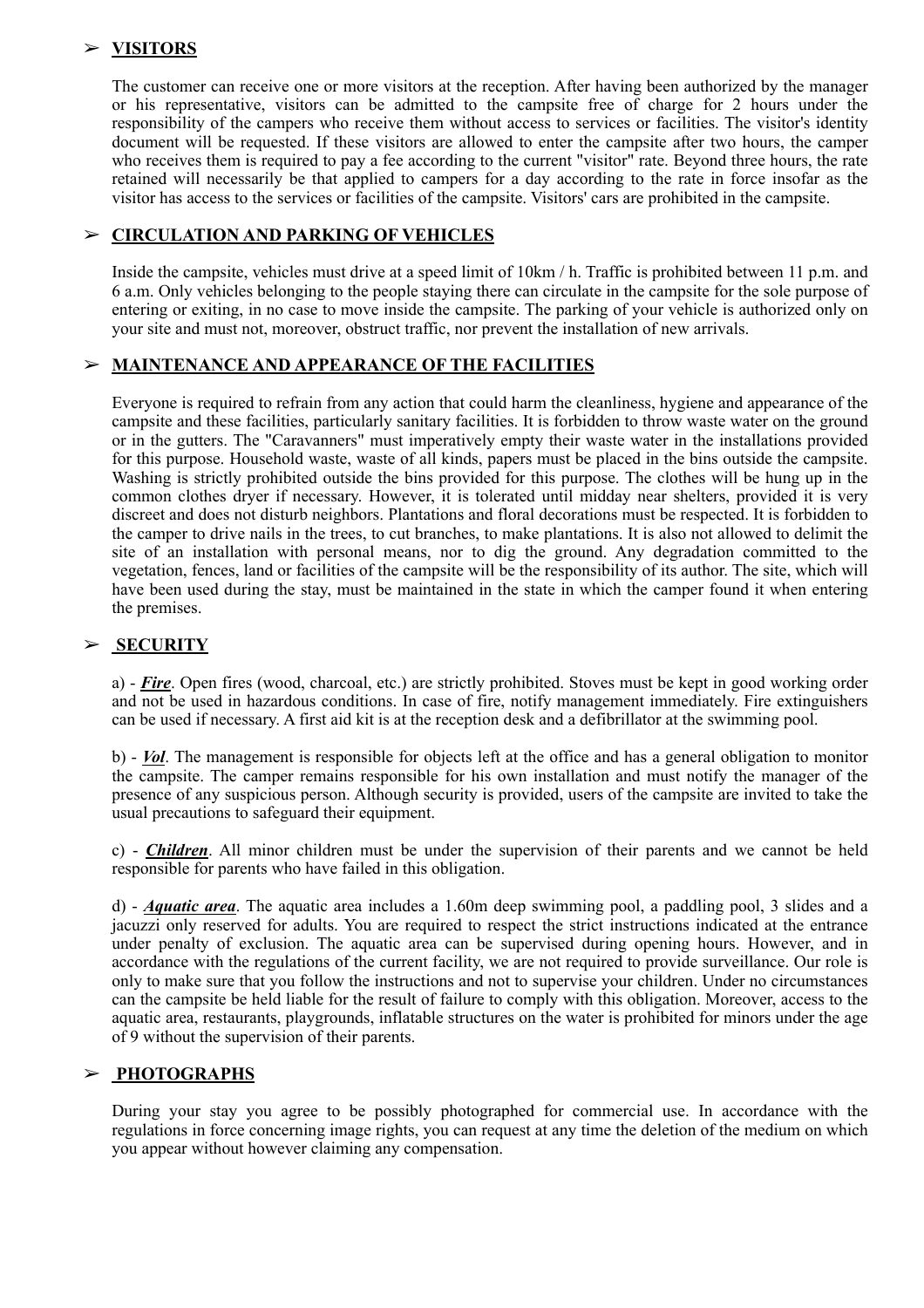## ➢ **BREACH OF INTERNAL REGULATIONS**

In the event that a resident disrupts the stay of other users or does not comply with the provisions of these internal regulations, the manager or his representative may, orally or in writing if he deems it necessary, give notice to the latter to cease the disturbances. . In the event of a serious or repeated breach of the internal regulations and after formal notice by the manager to comply with them, the latter may terminate the contract. In the event of a criminal offense, the manager may call on the police.

*Camping Merendella reserves the right to change prices at any time but any rental will be billed based on the rates in effect at the time of registration of your application for a stay option. These rules of procedure can be consulted on our website and accepted by all persons staying at the Merendella campsite.*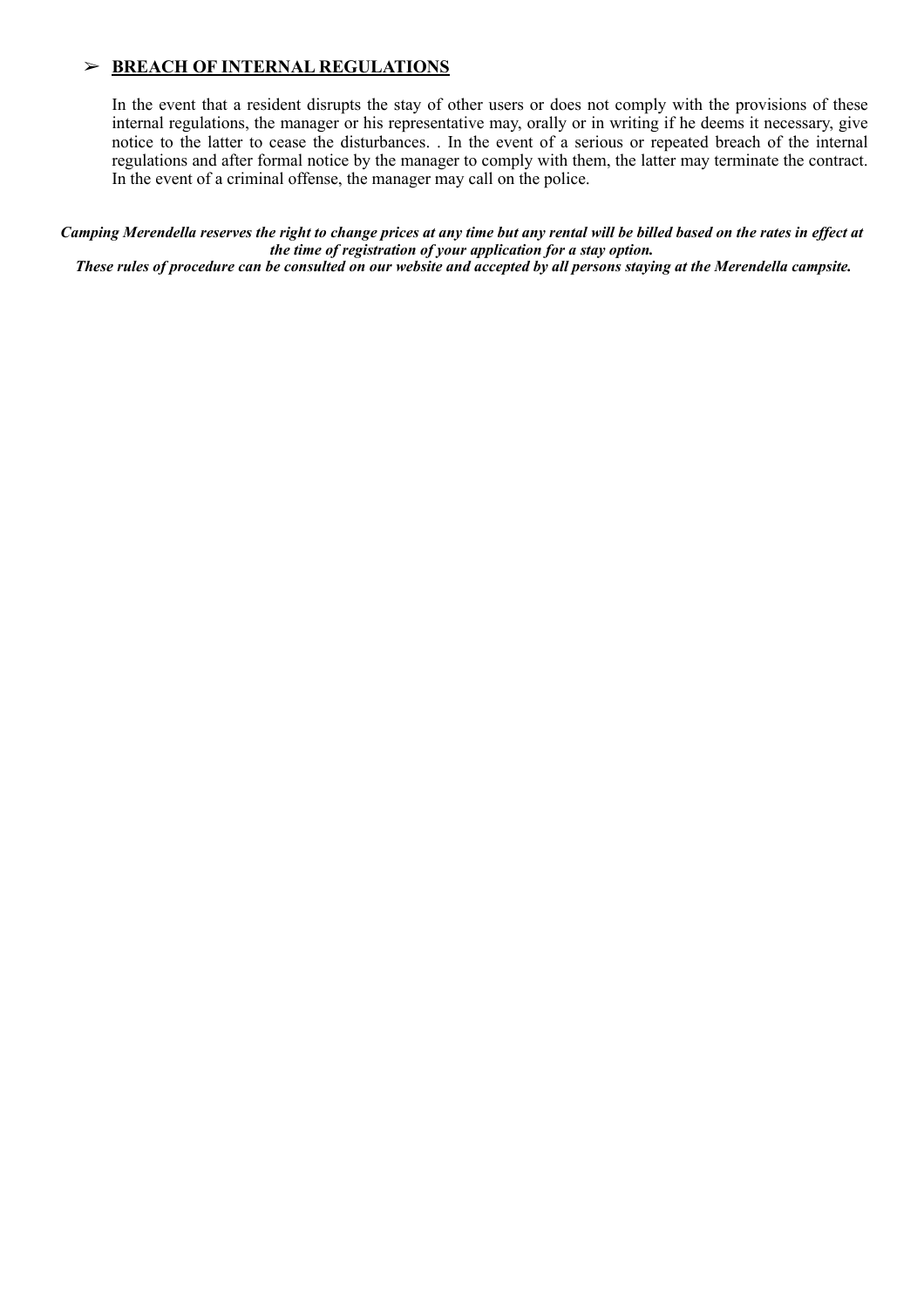

## **General booking conditions for Interior & Seaside & Privilege pitches**

*All reservations are personal and cannot, under any circumstances, be transferred or sublet. The customer will enjoy the location "with due diligence". He must be aware of the internal regulations before his arrival.* 

## ❖ CANCELATION :

For any cancellation, we ask for a confirmation email from the address through which the reservation request was made. If the cancellation is received after 3 months' notice, the deposit paid will be refunded to you after deduction of the administrative costs. If it is received only 1 month before your arrival, neither the deposit nor the administration fees will be refunded and the balance of the remaining stay due is due in full at the Merendella campsite. Any delay not reported on the day of your arrival systematically cancels the reservation and results in the loss of the deposit and administration fees as well as the rented location.

## ❖ MODIFICATION OR POSTPONEMENT OF STAY :

If you have booked your stay and decide to leave before the date you agreed to, a three-day delay will be retained. For any postponement of stay, we ask for a registered letter. This service automatically gives rise to a tariff increase of 10% of the total amount of the stay carried over to the new stay. A maximum of two modification requests are allowed. Any modification request is subject to the agreement of the campsite. Any costs incurred by the request to modify the dates or classification of the accommodation will be the responsibility of the customer. The rate recalculated following this request to modify the stay will always be calculated on the prices applied on the date of the customer's initial reservation and not on the date of the request to modify the stay. A postponement of the stay to the following year is not possible except in exceptional cases given by written agreement from the Management of the Merendella campsite. The postponement conditions are the same as those for canceling a stay. A postponement to the following year may in no case be modified or postponed again. Any cancellation that would be requested as a result of this type of postponement systematically cancels the rental and results in the loss of the deposit and administration fees as well as the rented stay.

## ❖ PAYMENT :

The option of a location is only effective after written confirmation from us upon receipt of a deposit of  $\epsilon$  120. The balance of the stay is payable in full on the day of your arrival. Holiday vouchers are accepted for the payment of the balance and in no case for the deposit and these must be in the name of the reservation. The Management declines all responsibility in the event that unfavorable weather conditions lead to the cancellation of certain services or certain activities. Under no circumstances will these bad weather conditions give rise to any reduction or reimbursement, in full or in part.

## ❖ VACAF :

Stays receiving VACAF assistance will be required to pay the amount of assistance in the form of a deposit by check or credit card no later than one month before arrival. It will be returned on the day of arrival.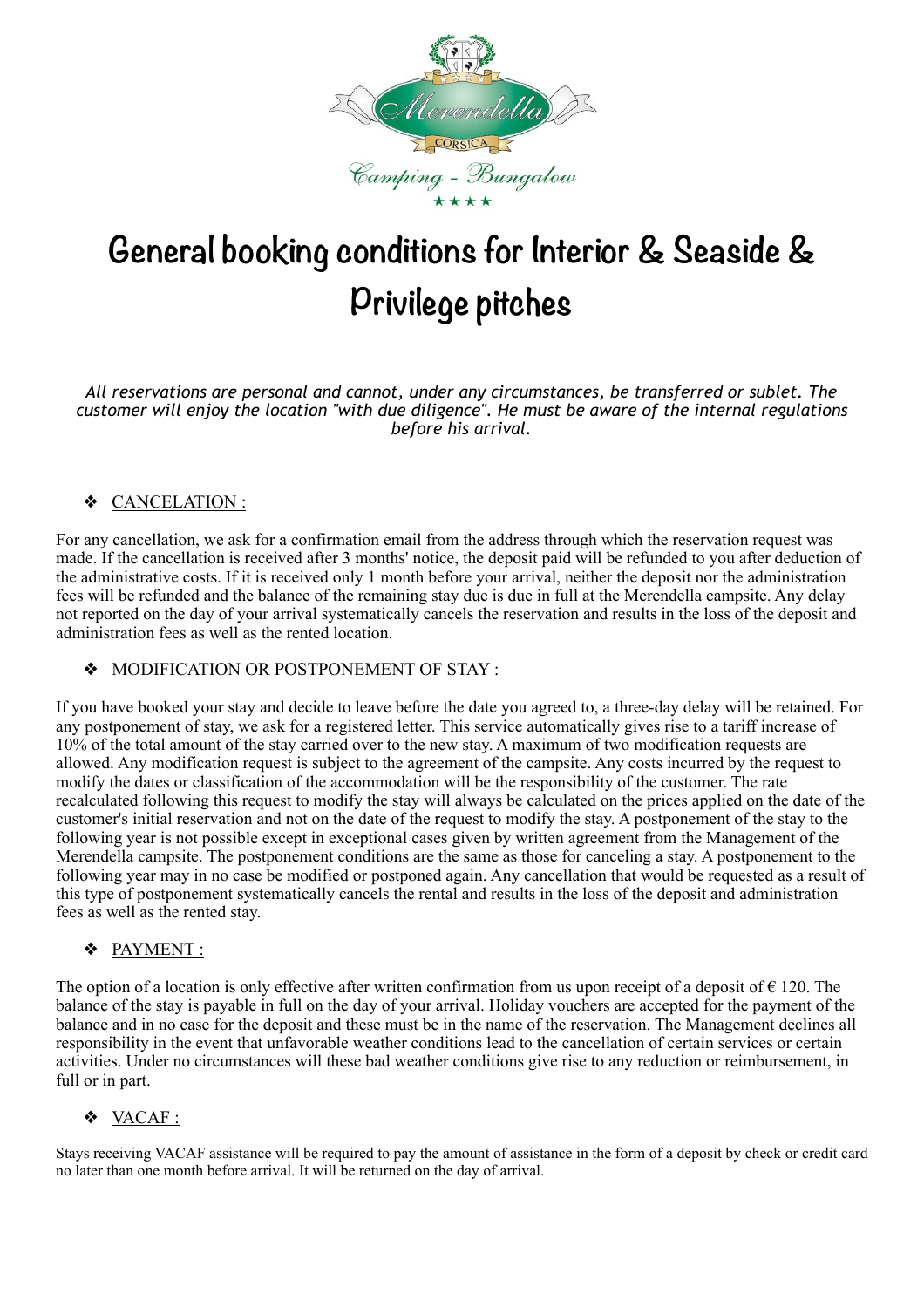## INSTALLATION :

- For all camping pitches. Your site is free. However, each element placed above must be declared. (Extension or awning of your caravan or camping car, arbor, carpet on the ground etc.) The tent or caravan or the related equipment must be installed at the location indicated, in accordance with the instructions given by the manager or his representative. If you are several families (or a group), it is possible to rent several sites provided that each family is at least 2 adults and 1 child with a tent, a vehicle and electricity on a site. Otherwise and if the configuration allows it, the families will meet in the same location. Therefore, we will allow vehicles to be placed in a parking lot reserved for this purpose. If you are several families (or a group), the electricity package will be maintained without increase if the site supports a maximum of 5 people. Beyond that, a second fixed price will be applied. In order to facilitate access to all on its site, you will have to leave a passage between your neighbor and you so that the sites located at the back can be accessible. You are not allowed to hang your laundry with clotheslines and the aid of trees, vegetation or vehicles.
- *For camping pitches by the sea.* It is mandatory for tents, campsites as well as caravans to position themselves perpendicular to the sea along one of the two sides opposite the access path. You are not allowed to hang your laundry with clotheslines and the aid of trees, vegetation or vehicles. Common clothes dryers are available in the laundry room. Tokens are on sale at reception for  $\epsilon$  3 discounted at  $\epsilon$  2. Otherwise, a drying rack rental service is available for  $\epsilon$  1 / day. Return to reception on the day of departure.
- *For privileged pitches and seaside pitches.* These pitches are equipped with a wooden table with 6P seats, a good quality arbor with foundation, and a fridge with a capacity of 200 l. An inventory will be made after your departure. You must return the place as you found them and put the clean fridge back under the arbor placed above the table. Privileged seaside pitches are subject to the same rules as seaside camping pitches.

## ❖ ARRIVAL AND DEPARTURE :

Your pitch will be available from 12 noon until 7.30 p.m. on the day of your arrival and you are invited to vacate the premises before 12 noon on the day of your departure.

## ❖ DEPOSIT :

- For all camping pitches. In order to be able to identify you and be able to access the services, we will give you bracelets and a BIP. A deposit of 30  $\epsilon$  will be requested and returned when you leave.
- *For Privilege pitches.* A deposit of 70  $\epsilon$  will be requested and automatically returned 15 days after your departure.

## ❖ MAINTENANCE :

We ask you to be conscientious and to think of those who will occupy the place after you. Collect all your belongings and do not forget to remove clotheslines, sardines, etc.

## ❖ RULES OF PROCEDURE :

For the comfort and safety of all, the Merendella campsite has internal regulations. As a customer you have an obligation to understand and apply it.

## ❖ ELECTRIC VEHICLE :

If you have an electric vehicle, we inform you that recharging stations are in place in the campsite car park at the current rate. For safety reasons and in order to avoid any risk of electrical overload in your accommodation, it is strictly forbidden to charge your vehicle directly on the electrical system of the accommodation.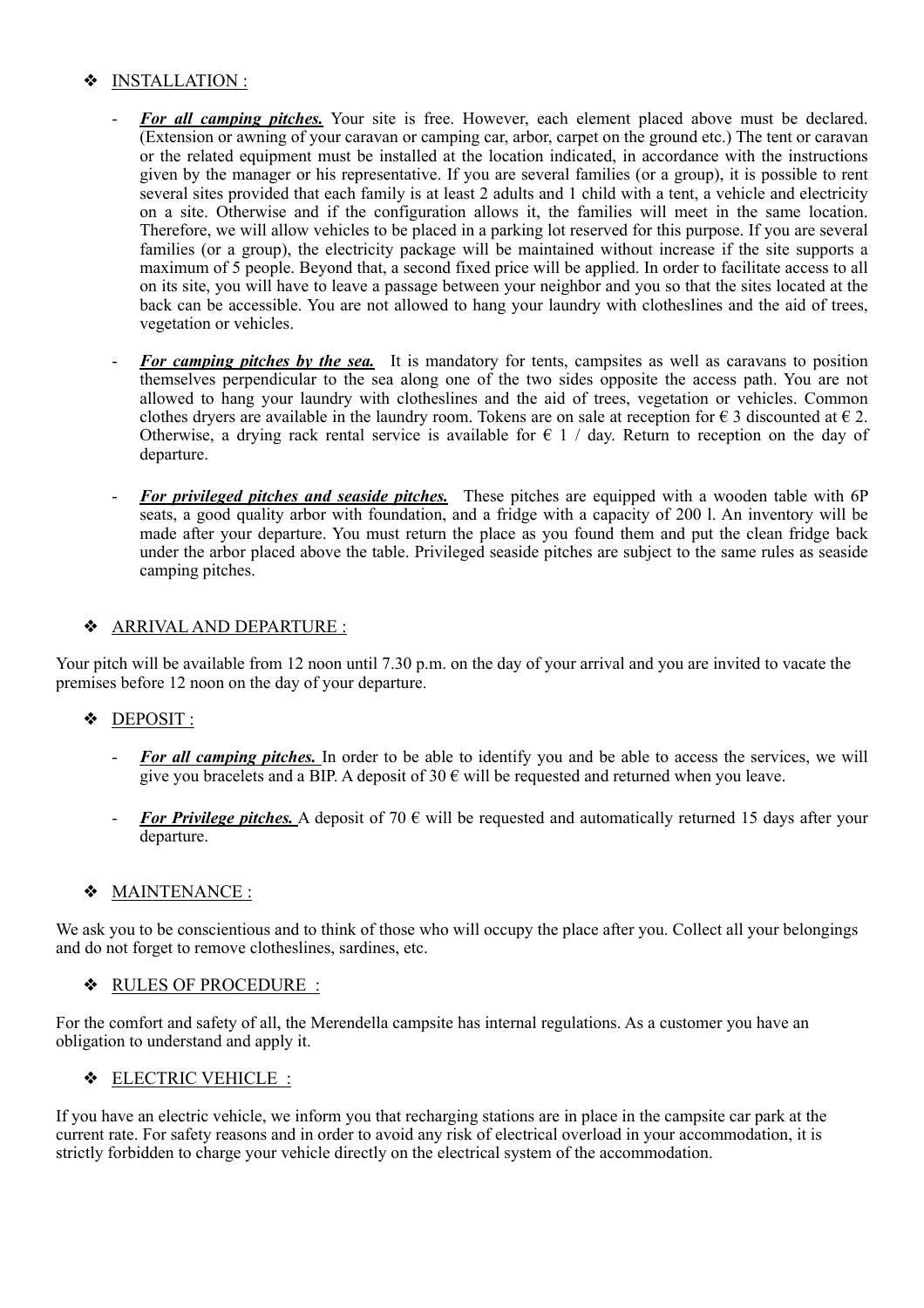

## **General booking conditions for Rentals**

*All reservations are personal and cannot, under any circumstances, be transferred or sublet. The customer will enjoy the premises and the furniture "with due diligence". He must be aware of the internal regulations before his arrival.* 

## ❖ CANCELATION :

We strongly advise the tenant to take out a private 'cancellation insurance'. We offer Axelliance insurance. This product is available if you book online or on request. (Conditions and price on our site). Without insurance and for any cancellation, we ask for a registered mail. If the cancellation is received with three months' notice, the deposit paid will be refunded to you. Deduction of 30% of the amount of the stay plus the administration fees. If it is received only 1 month before your arrival, neither the deposit nor the administration fees will be refunded and the balance of the remaining stay due is due in full at the Merendella campsite. Any delay not reported 48 hours after the date of arrival systematically cancels the rented stay.

## ❖ MODIFICATION OR POSTPONEMENT OF STAY :

For any postponement of stay, we ask for a registered letter. This service automatically gives rise to a tariff increase of 10% of the total amount of the stay carried over to the new stay. A maximum of two modification requests are allowed. Any modification request is subject to the agreement of the campsite. Any costs incurred by the request to modify the dates or classification of the accommodation will be the responsibility of the customer. The rate recalculated following this request to modify the stay will always be calculated on the prices applied on the date of the customer's initial reservation and not on the date of the request to modify the stay. A postponement of the stay to the following year is not possible except in exceptional cases given by written agreement from the Management of the Merendella campsite. The postponement conditions are the same as those for canceling a stay. A postponement to the following year may in no case be modified or postponed again. Any cancellation that would be requested as a result of this type of postponement systematically cancels the rental and results in the loss of the deposit and administration fees as well as the rented stay.

## ❖ PAYMENT :

The rental option is only effective after written confirmation from us upon receipt of the deposit equivalent to 30% of the amount of the stay. In order for this to be definitively validated and maintained, the balance of the stay must be paid in full 1 month before your arrival. Upon receipt of the balance, you will receive our written confirmation for final validation of your stay. Without this written confirmation from us, your stay will not be validated. No reduction will be granted in the event of late arrival or early departure. Holiday vouchers are accepted for the payment of the balance and in no case for the deposit. They must be in the name of the reservation. The Management declines all responsibility in the event that unfavorable weather conditions lead to the cancellation of certain services or certain activities. Under no circumstances will these bad weather conditions give rise to any reduction or reimbursement, in full or in part.

## ❖ VACAF :

Stays receiving VACAF assistance will be required to pay the amount of assistance in the form of a deposit by check or credit card no later than one month before arrival. It will be returned on the day of arrival.

## ❖ ARRIVAL AND DEPARTURE :

#### **Your arrival :**

Your rental will be available from 4 p.m. until 9 p.m. on the day of your arrival. On your arrival, the inventory and the inventory of fixtures will be made by you and returned at the most the next day at reception through the Cool n 'Camp application. If not done, we consider everything to be correct.

#### **Your departure :**

You will have to make an appointment for the inventory 48 hours before your departure. On the day of the appointment, the rental will be emptied and must be returned in a perfect state of cleanliness.